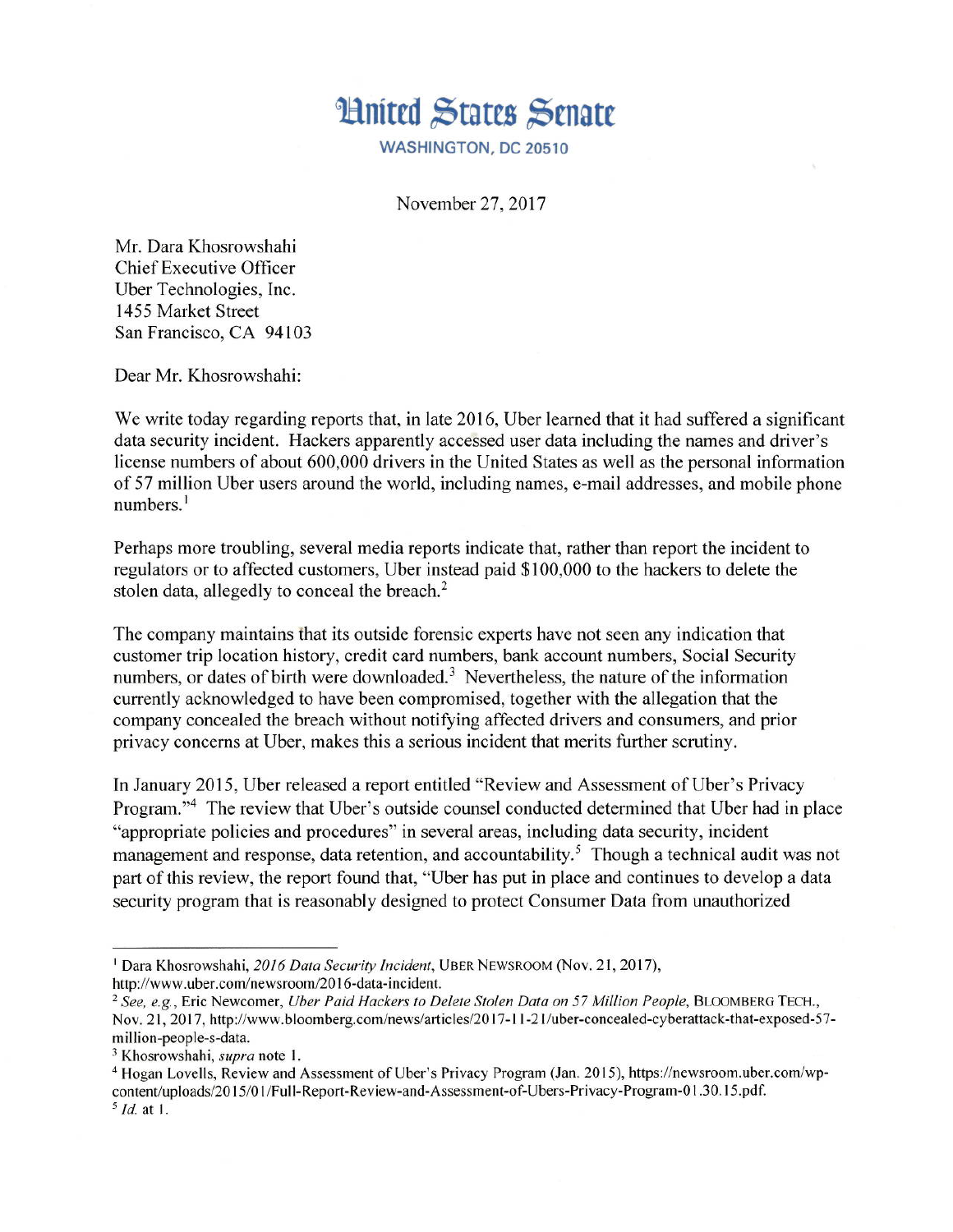Mr. Dara Khosrowshahi November 27, 2017 Page 2

access, use, disclosure, or loss."6 It further details administrative, technical, and physical safeguards for data protection, as well as company policies for reporting and responding to data breaches.<sup>7</sup> Despite the safeguards in place, according to recent reports, Uber's board commissioned an investigation by an outside law firm, which discovered the recently revealed hack and the failure to disclose it. $8$ 

Additionally, the Federal Trade Commission (FTC) announced on August 15, 2017, that Uber agreed to a consent order addressing its privacy and data security practices. Among other things, the order prohibits Uber from misrepresenting the extent to which it protects the privacy, confidentiality, security, or integrity of any personal information.<sup>9</sup> The order also requires Uber to implement a comprehensive program to protect the privacy and confidentiality of the personal information it collects and maintains.10

Our goal is to understand what steps Uber has taken to investigate what occurred, restore and maintain the integrity of its systems, and identify and mitigate potential consumer harm and identity theft-related fraud against Federal programs. Accordingly, we request answers to the following questions:

- 1. On what date did Uber first learn that hackers accessed user data stored on a third-party cloud-based service?
- 2. How many consumers does the incident affect, including riders and drivers? Please describe Uber's efforts to identify and provide notice to the affected individuals.
- 3. With respect to the incident, what types of data does Uber believe to have been compromised? To what extent does the data include sensitive personal information?
- 4. Did Uber authorize payments to outside parties in connection with the incident? If so, please provide additional details, including the amounts, dates, method of transfer, as well as the purpose of such payments, including whether the purpose of such payments was, even in part, to conceal the incident itself. Who authorized these payments?
- 5. Which regulators has Uber notified about the incident? On what dates did these notifications occur?
- 6. Beyond monitoring affected accounts, what steps has Uber taken to identify and mitigate potential consumer harm associated with this incident?
- 7. What steps has Uber taken to ensure compliance with its obligations under the FTC order, such as its obligation to establish, implement, and maintain a comprehensive privacy program?

 $^{6}$  *Id.* at 2.<br> $^{7}$  *Id.* at 22-25.

<sup>8</sup> Newcomer, *supra* note 2.

<sup>&</sup>lt;sup>9</sup> Press Release, Fed. Trade Comm'n, Uber Settles FTC Allegations that It Made Deceptive Privacy and Data Security Claims (Aug. 15, 2017), https://www.ftc.gov/news-events/press-releases/2017/08/uber-settles-ftcallegations-it-made-deceptive-privacy-data.